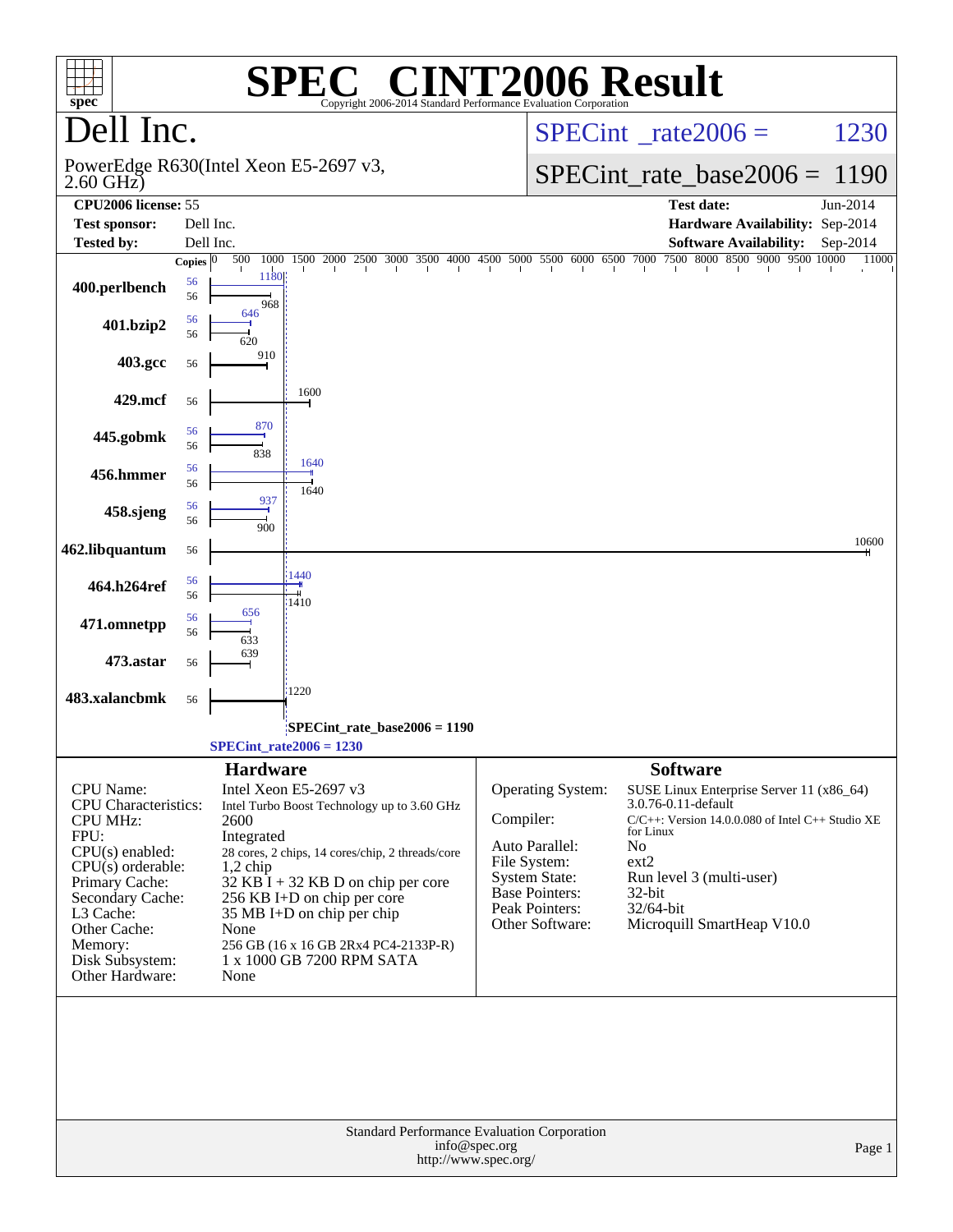

# Dell Inc.

2.60 GHz) PowerEdge R630(Intel Xeon E5-2697 v3, SPECint rate $2006 = 1230$ 

#### [SPECint\\_rate\\_base2006 =](http://www.spec.org/auto/cpu2006/Docs/result-fields.html#SPECintratebase2006) 1190

**[CPU2006 license:](http://www.spec.org/auto/cpu2006/Docs/result-fields.html#CPU2006license)** 55 **[Test date:](http://www.spec.org/auto/cpu2006/Docs/result-fields.html#Testdate)** Jun-2014 **[Test sponsor:](http://www.spec.org/auto/cpu2006/Docs/result-fields.html#Testsponsor)** Dell Inc. **[Hardware Availability:](http://www.spec.org/auto/cpu2006/Docs/result-fields.html#HardwareAvailability)** Sep-2014 **[Tested by:](http://www.spec.org/auto/cpu2006/Docs/result-fields.html#Testedby)** Dell Inc. **[Software Availability:](http://www.spec.org/auto/cpu2006/Docs/result-fields.html#SoftwareAvailability)** Sep-2014

#### **[Results Table](http://www.spec.org/auto/cpu2006/Docs/result-fields.html#ResultsTable)**

|                    | <b>Base</b>   |                |       |                                                                                                          |            |                |            | <b>Peak</b>   |                |              |                |              |                |              |
|--------------------|---------------|----------------|-------|----------------------------------------------------------------------------------------------------------|------------|----------------|------------|---------------|----------------|--------------|----------------|--------------|----------------|--------------|
| <b>Benchmark</b>   | <b>Copies</b> | <b>Seconds</b> | Ratio | <b>Seconds</b>                                                                                           | Ratio      | <b>Seconds</b> | Ratio      | <b>Copies</b> | <b>Seconds</b> | <b>Ratio</b> | <b>Seconds</b> | <b>Ratio</b> | <b>Seconds</b> | <b>Ratio</b> |
| 400.perlbench      | 56            | 565            | 969   | 566                                                                                                      | 966        | 565            | 968        | 56            | 465            | 1180         | 463            | 1180         | 463            | 1180         |
| 401.bzip2          | 56            | 871            | 620   | 870                                                                                                      | 621        | 873            | 619        | 56            | 832            | 649          | 838            | 645          | 836            | 646          |
| $403.\mathrm{gcc}$ | 56            | 494            | 913   | 496                                                                                                      | <b>910</b> | 499            | 904        | 56            | 494            | 913          | 496            | 910          | 499            | 904          |
| $429$ .mcf         | 56            | 318            | 1600  | 319                                                                                                      | 1600       | 319            | 1600l      | 56            | 318            | 1600         | 319            | 1600         | 319            | 1600         |
| $445$ .gobmk       | 56            | 701            | 838   | 701                                                                                                      | 838        | 702            | 837        | 56            | 676            | 868          | 675            | 870          | 674            | 871          |
| 456.hmmer          | 56            | 320            | 1630  | 316                                                                                                      | 1650       | 319            | 1640       | 56            | 318            | 1640         | 322            | 1620         | 319            | 1640         |
| $458$ .sjeng       | 56            | 752            | 901   | 754                                                                                                      | 898        | 753            | <b>900</b> | 56            | 725            | 934          | 720            | 942          | 723            | 937          |
| 462.libquantum     | 56            | 109            | 10600 | 109                                                                                                      | 10600      | 110            | 10600      | 56            | <u>109</u>     | 10600        | 109            | 10600        | 110            | 10600        |
| 464.h264ref        | 56            | 857            | 1450  | 880                                                                                                      | 1410       | 877            | 1410       | 56            | 844            | 1470         | 863            | 1440         | 859            | 1440         |
| 471.omnetpp        | 56            | 552            | 633   | 544                                                                                                      | 643        | 553            | 633        | 56            | 533            | 657          | 538            | 650          | 533            | 656          |
| $473$ . astar      | 56            | 616            | 638   | 616                                                                                                      | 639        | 615            | 639        | 56            | 616            | 638          | 616            | 639          | 615            | 639          |
| 483.xalancbmk      | 56            | 316            | 1220  | 318                                                                                                      | 1210       | 317            | 1220       | 56            | 316            | 1220         | 318            | 1210         | 317            | <u>1220</u>  |
|                    |               |                |       | Results appear in the order in which they were run. Bold underlined text indicates a median measurement. |            |                |            |               |                |              |                |              |                |              |

#### **[Submit Notes](http://www.spec.org/auto/cpu2006/Docs/result-fields.html#SubmitNotes)**

 The numactl mechanism was used to bind copies to processors. The config file option 'submit' was used to generate numactl commands to bind each copy to a specific processor. For details, please see the config file.

#### **[Operating System Notes](http://www.spec.org/auto/cpu2006/Docs/result-fields.html#OperatingSystemNotes)**

Stack size set to unlimited using "ulimit -s unlimited"

#### **[Platform Notes](http://www.spec.org/auto/cpu2006/Docs/result-fields.html#PlatformNotes)**

 BIOS settings: Snoop Mode set to Cluster on Die Virtualization Technology disabled Execute Disable disabled System Profile set to Performance Sysinfo program /root/cpu2006-1.2/config/sysinfo.rev6818 \$Rev: 6818 \$ \$Date:: 2012-07-17 #\$ e86d102572650a6e4d596a3cee98f191 running on linux Fri Jun 6 10:08:31 2014

 This section contains SUT (System Under Test) info as seen by some common utilities. To remove or add to this section, see: <http://www.spec.org/cpu2006/Docs/config.html#sysinfo>

 From /proc/cpuinfo model name : Intel(R) Xeon(R) CPU E5-2697 v3 @ 2.60GHz 2 "physical id"s (chips) 56 "processors" Continued on next page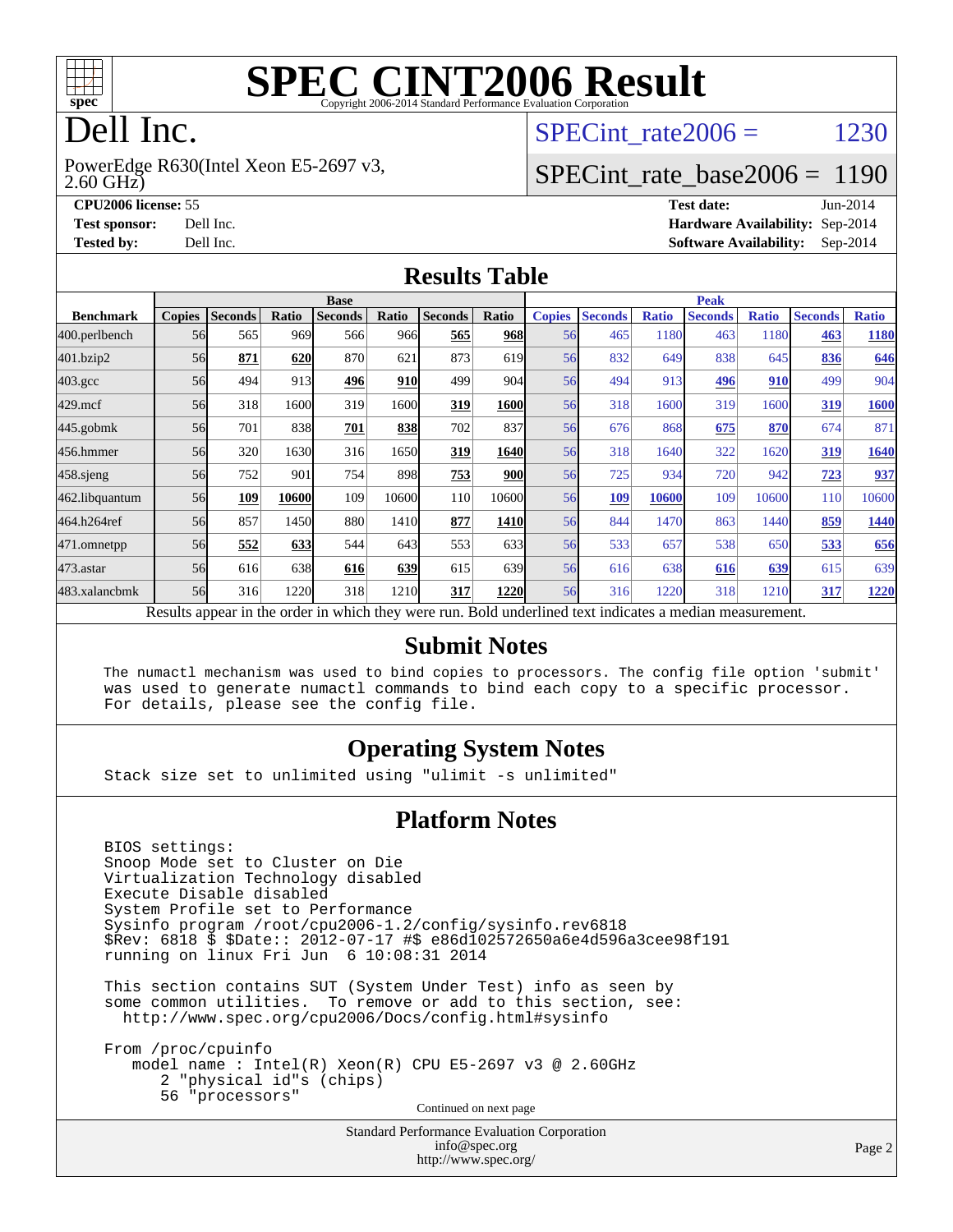

#### **[SPEC CINT2006 Result](http://www.spec.org/auto/cpu2006/Docs/result-fields.html#SPECCINT2006Result)** Copyright 2006-2014 Standard Performance Evaluation Corporation

## Dell Inc.

2.60 GHz) PowerEdge R630(Intel Xeon E5-2697 v3, SPECint rate $2006 = 1230$ 

[SPECint\\_rate\\_base2006 =](http://www.spec.org/auto/cpu2006/Docs/result-fields.html#SPECintratebase2006) 1190

**[CPU2006 license:](http://www.spec.org/auto/cpu2006/Docs/result-fields.html#CPU2006license)** 55 **[Test date:](http://www.spec.org/auto/cpu2006/Docs/result-fields.html#Testdate)** Jun-2014 **[Test sponsor:](http://www.spec.org/auto/cpu2006/Docs/result-fields.html#Testsponsor)** Dell Inc. **[Hardware Availability:](http://www.spec.org/auto/cpu2006/Docs/result-fields.html#HardwareAvailability)** Sep-2014 **[Tested by:](http://www.spec.org/auto/cpu2006/Docs/result-fields.html#Testedby)** Dell Inc. **[Software Availability:](http://www.spec.org/auto/cpu2006/Docs/result-fields.html#SoftwareAvailability)** Sep-2014

#### **[Platform Notes \(Continued\)](http://www.spec.org/auto/cpu2006/Docs/result-fields.html#PlatformNotes)**

 cores, siblings (Caution: counting these is hw and system dependent. The following excerpts from /proc/cpuinfo might not be reliable. Use with caution.) cpu cores : 14 siblings : 28 physical 0: cores 0 1 2 3 4 5 6 8 9 10 11 12 13 14 physical 1: cores 0 1 2 3 4 5 6 8 9 10 11 12 13 14 cache size : 17920 KB From /proc/meminfo<br>MemTotal: 264440512 kB HugePages\_Total: 0 Hugepagesize: 2048 kB /usr/bin/lsb\_release -d SUSE Linux Enterprise Server 11 (x86\_64) From /etc/\*release\* /etc/\*version\* SuSE-release: SUSE Linux Enterprise Server 11 (x86\_64) VERSION = 11 PATCHLEVEL = 3 uname -a: Linux linux 3.0.76-0.11-default #1 SMP Fri Jun 14 08:21:43 UTC 2013 (ccab990) x86\_64 x86\_64 x86\_64 GNU/Linux run-level 3 Jun 6 10:01 last=S SPEC is set to: /root/cpu2006-1.2 Filesystem Type Size Used Avail Use% Mounted on /dev/sda2 ext2 726G 9.9G 715G 2% / Additional information from dmidecode: BIOS Dell Inc. 0.3.22 05/29/2014 Memory: 16x 002C00B3002C 36ASF2G72PZ-2G1A1 16 GB 2133 MHz 8x Not Specified Not Specified (End of data from sysinfo program)

#### **[General Notes](http://www.spec.org/auto/cpu2006/Docs/result-fields.html#GeneralNotes)**

Environment variables set by runspec before the start of the run: LD\_LIBRARY\_PATH = "/root/cpu2006-1.2/libs/32:/root/cpu2006-1.2/libs/64:/root/cpu2006-1.2/sh" Binaries compiled on a system with 1x Core i7-860 CPU + 8GB memory using RedHat EL 6.4 Transparent Huge Pages enabled with: echo always > /sys/kernel/mm/transparent\_hugepage/enabled Filesystem page cache cleared with: Continued on next page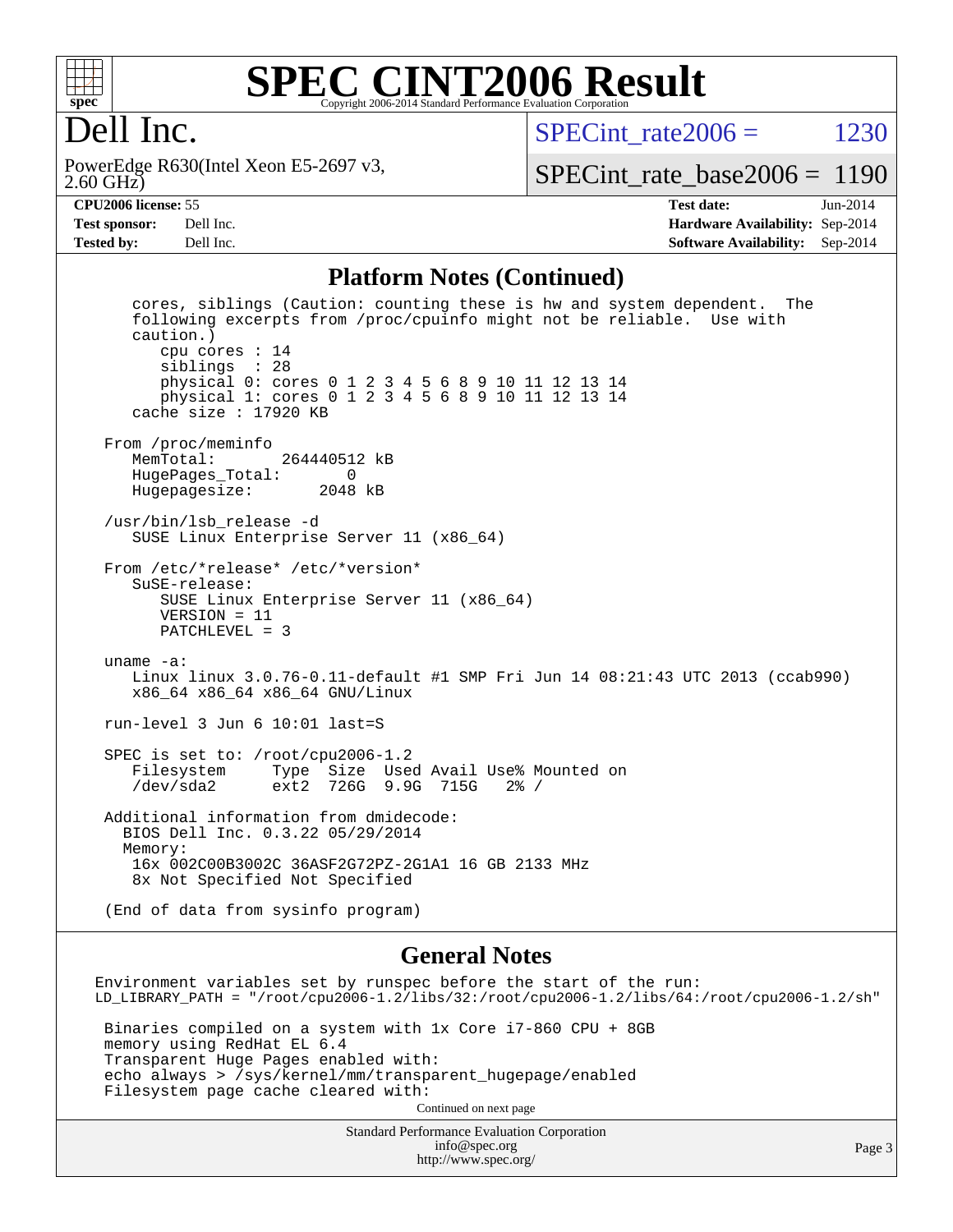

## Dell Inc.

2.60 GHz) PowerEdge R630(Intel Xeon E5-2697 v3,

SPECint rate $2006 = 1230$ 

[SPECint\\_rate\\_base2006 =](http://www.spec.org/auto/cpu2006/Docs/result-fields.html#SPECintratebase2006) 1190

**[CPU2006 license:](http://www.spec.org/auto/cpu2006/Docs/result-fields.html#CPU2006license)** 55 **[Test date:](http://www.spec.org/auto/cpu2006/Docs/result-fields.html#Testdate)** Jun-2014 **[Test sponsor:](http://www.spec.org/auto/cpu2006/Docs/result-fields.html#Testsponsor)** Dell Inc. **[Hardware Availability:](http://www.spec.org/auto/cpu2006/Docs/result-fields.html#HardwareAvailability)** Sep-2014 **[Tested by:](http://www.spec.org/auto/cpu2006/Docs/result-fields.html#Testedby)** Dell Inc. **[Software Availability:](http://www.spec.org/auto/cpu2006/Docs/result-fields.html#SoftwareAvailability)** Sep-2014

#### **[General Notes \(Continued\)](http://www.spec.org/auto/cpu2006/Docs/result-fields.html#GeneralNotes)**

 echo 1> /proc/sys/vm/drop\_caches runspec command invoked through numactl i.e.: numactl --interleave=all runspec <etc>

#### **[Base Compiler Invocation](http://www.spec.org/auto/cpu2006/Docs/result-fields.html#BaseCompilerInvocation)**

[C benchmarks](http://www.spec.org/auto/cpu2006/Docs/result-fields.html#Cbenchmarks): [icc -m32](http://www.spec.org/cpu2006/results/res2014q3/cpu2006-20140909-31341.flags.html#user_CCbase_intel_icc_5ff4a39e364c98233615fdd38438c6f2)

[C++ benchmarks:](http://www.spec.org/auto/cpu2006/Docs/result-fields.html#CXXbenchmarks) [icpc -m32](http://www.spec.org/cpu2006/results/res2014q3/cpu2006-20140909-31341.flags.html#user_CXXbase_intel_icpc_4e5a5ef1a53fd332b3c49e69c3330699)

#### **[Base Portability Flags](http://www.spec.org/auto/cpu2006/Docs/result-fields.html#BasePortabilityFlags)**

 400.perlbench: [-DSPEC\\_CPU\\_LINUX\\_IA32](http://www.spec.org/cpu2006/results/res2014q3/cpu2006-20140909-31341.flags.html#b400.perlbench_baseCPORTABILITY_DSPEC_CPU_LINUX_IA32) 462.libquantum: [-DSPEC\\_CPU\\_LINUX](http://www.spec.org/cpu2006/results/res2014q3/cpu2006-20140909-31341.flags.html#b462.libquantum_baseCPORTABILITY_DSPEC_CPU_LINUX) 483.xalancbmk: [-DSPEC\\_CPU\\_LINUX](http://www.spec.org/cpu2006/results/res2014q3/cpu2006-20140909-31341.flags.html#b483.xalancbmk_baseCXXPORTABILITY_DSPEC_CPU_LINUX)

## **[Base Optimization Flags](http://www.spec.org/auto/cpu2006/Docs/result-fields.html#BaseOptimizationFlags)**

[C benchmarks](http://www.spec.org/auto/cpu2006/Docs/result-fields.html#Cbenchmarks):

[-xCORE-AVX2](http://www.spec.org/cpu2006/results/res2014q3/cpu2006-20140909-31341.flags.html#user_CCbase_f-xAVX2_5f5fc0cbe2c9f62c816d3e45806c70d7) [-ipo](http://www.spec.org/cpu2006/results/res2014q3/cpu2006-20140909-31341.flags.html#user_CCbase_f-ipo) [-O3](http://www.spec.org/cpu2006/results/res2014q3/cpu2006-20140909-31341.flags.html#user_CCbase_f-O3) [-no-prec-div](http://www.spec.org/cpu2006/results/res2014q3/cpu2006-20140909-31341.flags.html#user_CCbase_f-no-prec-div) [-opt-prefetch](http://www.spec.org/cpu2006/results/res2014q3/cpu2006-20140909-31341.flags.html#user_CCbase_f-opt-prefetch) [-opt-mem-layout-trans=3](http://www.spec.org/cpu2006/results/res2014q3/cpu2006-20140909-31341.flags.html#user_CCbase_f-opt-mem-layout-trans_a7b82ad4bd7abf52556d4961a2ae94d5)

[C++ benchmarks:](http://www.spec.org/auto/cpu2006/Docs/result-fields.html#CXXbenchmarks)

[-xCORE-AVX2](http://www.spec.org/cpu2006/results/res2014q3/cpu2006-20140909-31341.flags.html#user_CXXbase_f-xAVX2_5f5fc0cbe2c9f62c816d3e45806c70d7) [-ipo](http://www.spec.org/cpu2006/results/res2014q3/cpu2006-20140909-31341.flags.html#user_CXXbase_f-ipo) [-O3](http://www.spec.org/cpu2006/results/res2014q3/cpu2006-20140909-31341.flags.html#user_CXXbase_f-O3) [-no-prec-div](http://www.spec.org/cpu2006/results/res2014q3/cpu2006-20140909-31341.flags.html#user_CXXbase_f-no-prec-div) [-opt-prefetch](http://www.spec.org/cpu2006/results/res2014q3/cpu2006-20140909-31341.flags.html#user_CXXbase_f-opt-prefetch) [-opt-mem-layout-trans=3](http://www.spec.org/cpu2006/results/res2014q3/cpu2006-20140909-31341.flags.html#user_CXXbase_f-opt-mem-layout-trans_a7b82ad4bd7abf52556d4961a2ae94d5) [-Wl,-z,muldefs](http://www.spec.org/cpu2006/results/res2014q3/cpu2006-20140909-31341.flags.html#user_CXXbase_link_force_multiple1_74079c344b956b9658436fd1b6dd3a8a) [-L/sh -lsmartheap](http://www.spec.org/cpu2006/results/res2014q3/cpu2006-20140909-31341.flags.html#user_CXXbase_SmartHeap_32f6c82aa1ed9c52345d30cf6e4a0499)

## **[Base Other Flags](http://www.spec.org/auto/cpu2006/Docs/result-fields.html#BaseOtherFlags)**

[C benchmarks](http://www.spec.org/auto/cpu2006/Docs/result-fields.html#Cbenchmarks):

403.gcc: [-Dalloca=\\_alloca](http://www.spec.org/cpu2006/results/res2014q3/cpu2006-20140909-31341.flags.html#b403.gcc_baseEXTRA_CFLAGS_Dalloca_be3056838c12de2578596ca5467af7f3)

# **[Peak Compiler Invocation](http://www.spec.org/auto/cpu2006/Docs/result-fields.html#PeakCompilerInvocation)**

[C benchmarks \(except as noted below\)](http://www.spec.org/auto/cpu2006/Docs/result-fields.html#Cbenchmarksexceptasnotedbelow): [icc -m32](http://www.spec.org/cpu2006/results/res2014q3/cpu2006-20140909-31341.flags.html#user_CCpeak_intel_icc_5ff4a39e364c98233615fdd38438c6f2)

400.perlbench: [icc -m64](http://www.spec.org/cpu2006/results/res2014q3/cpu2006-20140909-31341.flags.html#user_peakCCLD400_perlbench_intel_icc_64bit_bda6cc9af1fdbb0edc3795bac97ada53)

Continued on next page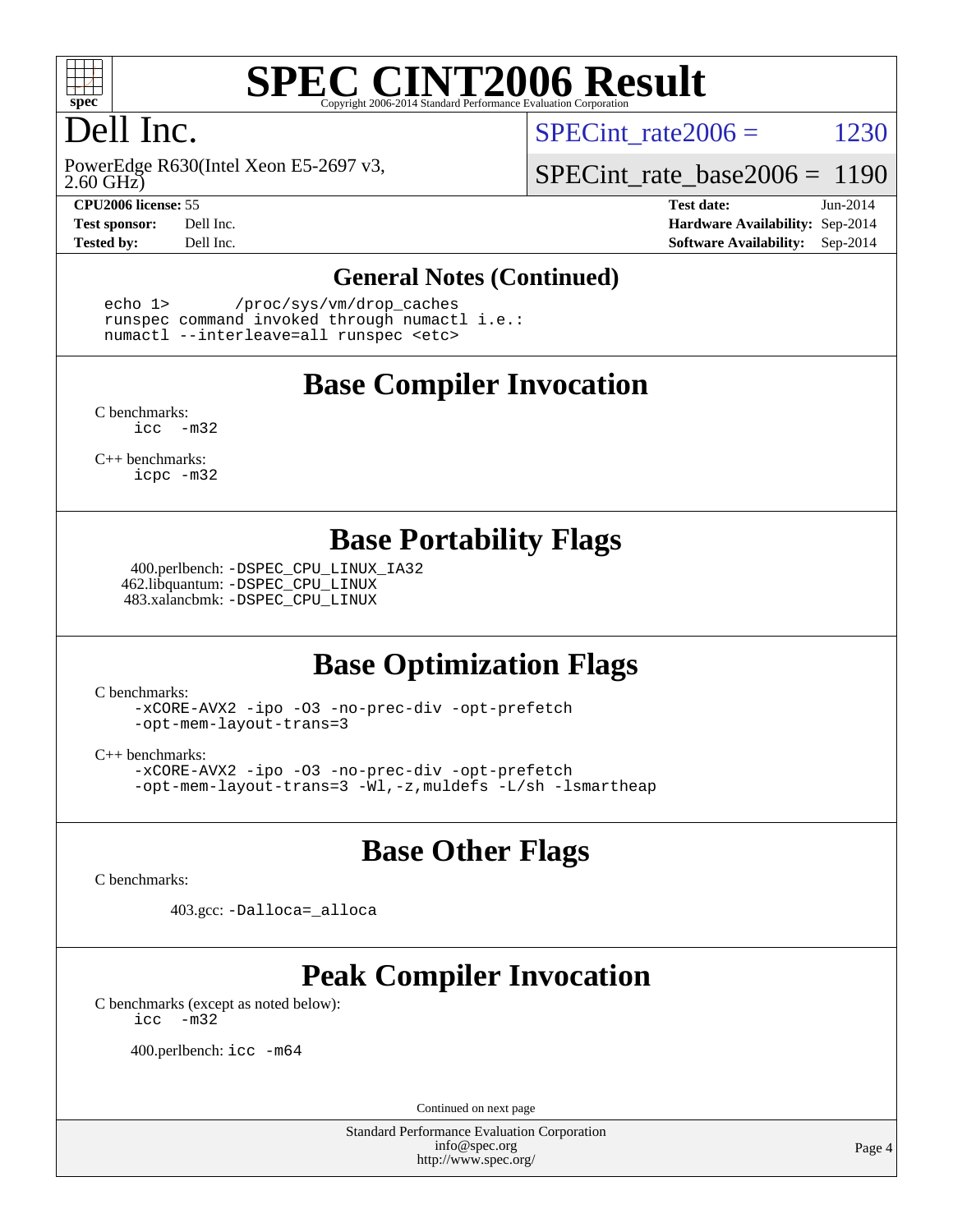

# Dell Inc.

2.60 GHz) PowerEdge R630(Intel Xeon E5-2697 v3, SPECint rate $2006 = 1230$ 

[SPECint\\_rate\\_base2006 =](http://www.spec.org/auto/cpu2006/Docs/result-fields.html#SPECintratebase2006) 1190

**[CPU2006 license:](http://www.spec.org/auto/cpu2006/Docs/result-fields.html#CPU2006license)** 55 **[Test date:](http://www.spec.org/auto/cpu2006/Docs/result-fields.html#Testdate)** Jun-2014 **[Test sponsor:](http://www.spec.org/auto/cpu2006/Docs/result-fields.html#Testsponsor)** Dell Inc. **[Hardware Availability:](http://www.spec.org/auto/cpu2006/Docs/result-fields.html#HardwareAvailability)** Sep-2014 **[Tested by:](http://www.spec.org/auto/cpu2006/Docs/result-fields.html#Testedby)** Dell Inc. **[Software Availability:](http://www.spec.org/auto/cpu2006/Docs/result-fields.html#SoftwareAvailability)** Sep-2014

# **[Peak Compiler Invocation \(Continued\)](http://www.spec.org/auto/cpu2006/Docs/result-fields.html#PeakCompilerInvocation)**

401.bzip2: [icc -m64](http://www.spec.org/cpu2006/results/res2014q3/cpu2006-20140909-31341.flags.html#user_peakCCLD401_bzip2_intel_icc_64bit_bda6cc9af1fdbb0edc3795bac97ada53)

456.hmmer: [icc -m64](http://www.spec.org/cpu2006/results/res2014q3/cpu2006-20140909-31341.flags.html#user_peakCCLD456_hmmer_intel_icc_64bit_bda6cc9af1fdbb0edc3795bac97ada53)

 $458 \text{.}$ sjeng: icc  $-\text{m64}$ 

[C++ benchmarks:](http://www.spec.org/auto/cpu2006/Docs/result-fields.html#CXXbenchmarks)

[icpc -m32](http://www.spec.org/cpu2006/results/res2014q3/cpu2006-20140909-31341.flags.html#user_CXXpeak_intel_icpc_4e5a5ef1a53fd332b3c49e69c3330699)

#### **[Peak Portability Flags](http://www.spec.org/auto/cpu2006/Docs/result-fields.html#PeakPortabilityFlags)**

 400.perlbench: [-DSPEC\\_CPU\\_LP64](http://www.spec.org/cpu2006/results/res2014q3/cpu2006-20140909-31341.flags.html#b400.perlbench_peakCPORTABILITY_DSPEC_CPU_LP64) [-DSPEC\\_CPU\\_LINUX\\_X64](http://www.spec.org/cpu2006/results/res2014q3/cpu2006-20140909-31341.flags.html#b400.perlbench_peakCPORTABILITY_DSPEC_CPU_LINUX_X64) 401.bzip2: [-DSPEC\\_CPU\\_LP64](http://www.spec.org/cpu2006/results/res2014q3/cpu2006-20140909-31341.flags.html#suite_peakCPORTABILITY401_bzip2_DSPEC_CPU_LP64) 456.hmmer: [-DSPEC\\_CPU\\_LP64](http://www.spec.org/cpu2006/results/res2014q3/cpu2006-20140909-31341.flags.html#suite_peakCPORTABILITY456_hmmer_DSPEC_CPU_LP64) 458.sjeng: [-DSPEC\\_CPU\\_LP64](http://www.spec.org/cpu2006/results/res2014q3/cpu2006-20140909-31341.flags.html#suite_peakCPORTABILITY458_sjeng_DSPEC_CPU_LP64) 462.libquantum: [-DSPEC\\_CPU\\_LINUX](http://www.spec.org/cpu2006/results/res2014q3/cpu2006-20140909-31341.flags.html#b462.libquantum_peakCPORTABILITY_DSPEC_CPU_LINUX) 483.xalancbmk: [-DSPEC\\_CPU\\_LINUX](http://www.spec.org/cpu2006/results/res2014q3/cpu2006-20140909-31341.flags.html#b483.xalancbmk_peakCXXPORTABILITY_DSPEC_CPU_LINUX)

## **[Peak Optimization Flags](http://www.spec.org/auto/cpu2006/Docs/result-fields.html#PeakOptimizationFlags)**

[C benchmarks](http://www.spec.org/auto/cpu2006/Docs/result-fields.html#Cbenchmarks):

 400.perlbench: [-xCORE-AVX2](http://www.spec.org/cpu2006/results/res2014q3/cpu2006-20140909-31341.flags.html#user_peakPASS2_CFLAGSPASS2_LDCFLAGS400_perlbench_f-xAVX2_5f5fc0cbe2c9f62c816d3e45806c70d7)(pass 2) [-prof-gen](http://www.spec.org/cpu2006/results/res2014q3/cpu2006-20140909-31341.flags.html#user_peakPASS1_CFLAGSPASS1_LDCFLAGS400_perlbench_prof_gen_e43856698f6ca7b7e442dfd80e94a8fc)(pass 1) [-ipo](http://www.spec.org/cpu2006/results/res2014q3/cpu2006-20140909-31341.flags.html#user_peakPASS2_CFLAGSPASS2_LDCFLAGS400_perlbench_f-ipo)(pass 2) [-O3](http://www.spec.org/cpu2006/results/res2014q3/cpu2006-20140909-31341.flags.html#user_peakPASS2_CFLAGSPASS2_LDCFLAGS400_perlbench_f-O3)(pass 2) [-no-prec-div](http://www.spec.org/cpu2006/results/res2014q3/cpu2006-20140909-31341.flags.html#user_peakPASS2_CFLAGSPASS2_LDCFLAGS400_perlbench_f-no-prec-div)(pass 2) [-prof-use](http://www.spec.org/cpu2006/results/res2014q3/cpu2006-20140909-31341.flags.html#user_peakPASS2_CFLAGSPASS2_LDCFLAGS400_perlbench_prof_use_bccf7792157ff70d64e32fe3e1250b55)(pass 2) [-auto-ilp32](http://www.spec.org/cpu2006/results/res2014q3/cpu2006-20140909-31341.flags.html#user_peakCOPTIMIZE400_perlbench_f-auto-ilp32) 401.bzip2: [-xCORE-AVX2](http://www.spec.org/cpu2006/results/res2014q3/cpu2006-20140909-31341.flags.html#user_peakPASS2_CFLAGSPASS2_LDCFLAGS401_bzip2_f-xAVX2_5f5fc0cbe2c9f62c816d3e45806c70d7)(pass 2) [-prof-gen](http://www.spec.org/cpu2006/results/res2014q3/cpu2006-20140909-31341.flags.html#user_peakPASS1_CFLAGSPASS1_LDCFLAGS401_bzip2_prof_gen_e43856698f6ca7b7e442dfd80e94a8fc)(pass 1) [-ipo](http://www.spec.org/cpu2006/results/res2014q3/cpu2006-20140909-31341.flags.html#user_peakPASS2_CFLAGSPASS2_LDCFLAGS401_bzip2_f-ipo)(pass 2) [-O3](http://www.spec.org/cpu2006/results/res2014q3/cpu2006-20140909-31341.flags.html#user_peakPASS2_CFLAGSPASS2_LDCFLAGS401_bzip2_f-O3)(pass 2) [-no-prec-div](http://www.spec.org/cpu2006/results/res2014q3/cpu2006-20140909-31341.flags.html#user_peakPASS2_CFLAGSPASS2_LDCFLAGS401_bzip2_f-no-prec-div)(pass 2) [-prof-use](http://www.spec.org/cpu2006/results/res2014q3/cpu2006-20140909-31341.flags.html#user_peakPASS2_CFLAGSPASS2_LDCFLAGS401_bzip2_prof_use_bccf7792157ff70d64e32fe3e1250b55)(pass 2) [-opt-prefetch](http://www.spec.org/cpu2006/results/res2014q3/cpu2006-20140909-31341.flags.html#user_peakCOPTIMIZE401_bzip2_f-opt-prefetch) [-auto-ilp32](http://www.spec.org/cpu2006/results/res2014q3/cpu2006-20140909-31341.flags.html#user_peakCOPTIMIZE401_bzip2_f-auto-ilp32) [-ansi-alias](http://www.spec.org/cpu2006/results/res2014q3/cpu2006-20140909-31341.flags.html#user_peakCOPTIMIZE401_bzip2_f-ansi-alias)  $403.\text{gcc: basepeak}$  = yes  $429$ .mcf: basepeak = yes 445.gobmk: [-xCORE-AVX2](http://www.spec.org/cpu2006/results/res2014q3/cpu2006-20140909-31341.flags.html#user_peakPASS2_CFLAGSPASS2_LDCFLAGS445_gobmk_f-xAVX2_5f5fc0cbe2c9f62c816d3e45806c70d7)(pass 2) [-prof-gen](http://www.spec.org/cpu2006/results/res2014q3/cpu2006-20140909-31341.flags.html#user_peakPASS1_CFLAGSPASS1_LDCFLAGS445_gobmk_prof_gen_e43856698f6ca7b7e442dfd80e94a8fc)(pass 1) [-prof-use](http://www.spec.org/cpu2006/results/res2014q3/cpu2006-20140909-31341.flags.html#user_peakPASS2_CFLAGSPASS2_LDCFLAGS445_gobmk_prof_use_bccf7792157ff70d64e32fe3e1250b55)(pass 2) [-ansi-alias](http://www.spec.org/cpu2006/results/res2014q3/cpu2006-20140909-31341.flags.html#user_peakCOPTIMIZE445_gobmk_f-ansi-alias) [-opt-mem-layout-trans=3](http://www.spec.org/cpu2006/results/res2014q3/cpu2006-20140909-31341.flags.html#user_peakCOPTIMIZE445_gobmk_f-opt-mem-layout-trans_a7b82ad4bd7abf52556d4961a2ae94d5) 456.hmmer: [-xCORE-AVX2](http://www.spec.org/cpu2006/results/res2014q3/cpu2006-20140909-31341.flags.html#user_peakCOPTIMIZE456_hmmer_f-xAVX2_5f5fc0cbe2c9f62c816d3e45806c70d7) [-ipo](http://www.spec.org/cpu2006/results/res2014q3/cpu2006-20140909-31341.flags.html#user_peakCOPTIMIZE456_hmmer_f-ipo) [-O3](http://www.spec.org/cpu2006/results/res2014q3/cpu2006-20140909-31341.flags.html#user_peakCOPTIMIZE456_hmmer_f-O3) [-no-prec-div](http://www.spec.org/cpu2006/results/res2014q3/cpu2006-20140909-31341.flags.html#user_peakCOPTIMIZE456_hmmer_f-no-prec-div) [-unroll2](http://www.spec.org/cpu2006/results/res2014q3/cpu2006-20140909-31341.flags.html#user_peakCOPTIMIZE456_hmmer_f-unroll_784dae83bebfb236979b41d2422d7ec2) [-auto-ilp32](http://www.spec.org/cpu2006/results/res2014q3/cpu2006-20140909-31341.flags.html#user_peakCOPTIMIZE456_hmmer_f-auto-ilp32) 458.sjeng: [-xCORE-AVX2](http://www.spec.org/cpu2006/results/res2014q3/cpu2006-20140909-31341.flags.html#user_peakPASS2_CFLAGSPASS2_LDCFLAGS458_sjeng_f-xAVX2_5f5fc0cbe2c9f62c816d3e45806c70d7)(pass 2) [-prof-gen](http://www.spec.org/cpu2006/results/res2014q3/cpu2006-20140909-31341.flags.html#user_peakPASS1_CFLAGSPASS1_LDCFLAGS458_sjeng_prof_gen_e43856698f6ca7b7e442dfd80e94a8fc)(pass 1) [-ipo](http://www.spec.org/cpu2006/results/res2014q3/cpu2006-20140909-31341.flags.html#user_peakPASS2_CFLAGSPASS2_LDCFLAGS458_sjeng_f-ipo)(pass 2) [-O3](http://www.spec.org/cpu2006/results/res2014q3/cpu2006-20140909-31341.flags.html#user_peakPASS2_CFLAGSPASS2_LDCFLAGS458_sjeng_f-O3)(pass 2) [-no-prec-div](http://www.spec.org/cpu2006/results/res2014q3/cpu2006-20140909-31341.flags.html#user_peakPASS2_CFLAGSPASS2_LDCFLAGS458_sjeng_f-no-prec-div)(pass 2) [-prof-use](http://www.spec.org/cpu2006/results/res2014q3/cpu2006-20140909-31341.flags.html#user_peakPASS2_CFLAGSPASS2_LDCFLAGS458_sjeng_prof_use_bccf7792157ff70d64e32fe3e1250b55)(pass 2) [-unroll4](http://www.spec.org/cpu2006/results/res2014q3/cpu2006-20140909-31341.flags.html#user_peakCOPTIMIZE458_sjeng_f-unroll_4e5e4ed65b7fd20bdcd365bec371b81f) [-auto-ilp32](http://www.spec.org/cpu2006/results/res2014q3/cpu2006-20140909-31341.flags.html#user_peakCOPTIMIZE458_sjeng_f-auto-ilp32) 462.libquantum: basepeak = yes

Continued on next page